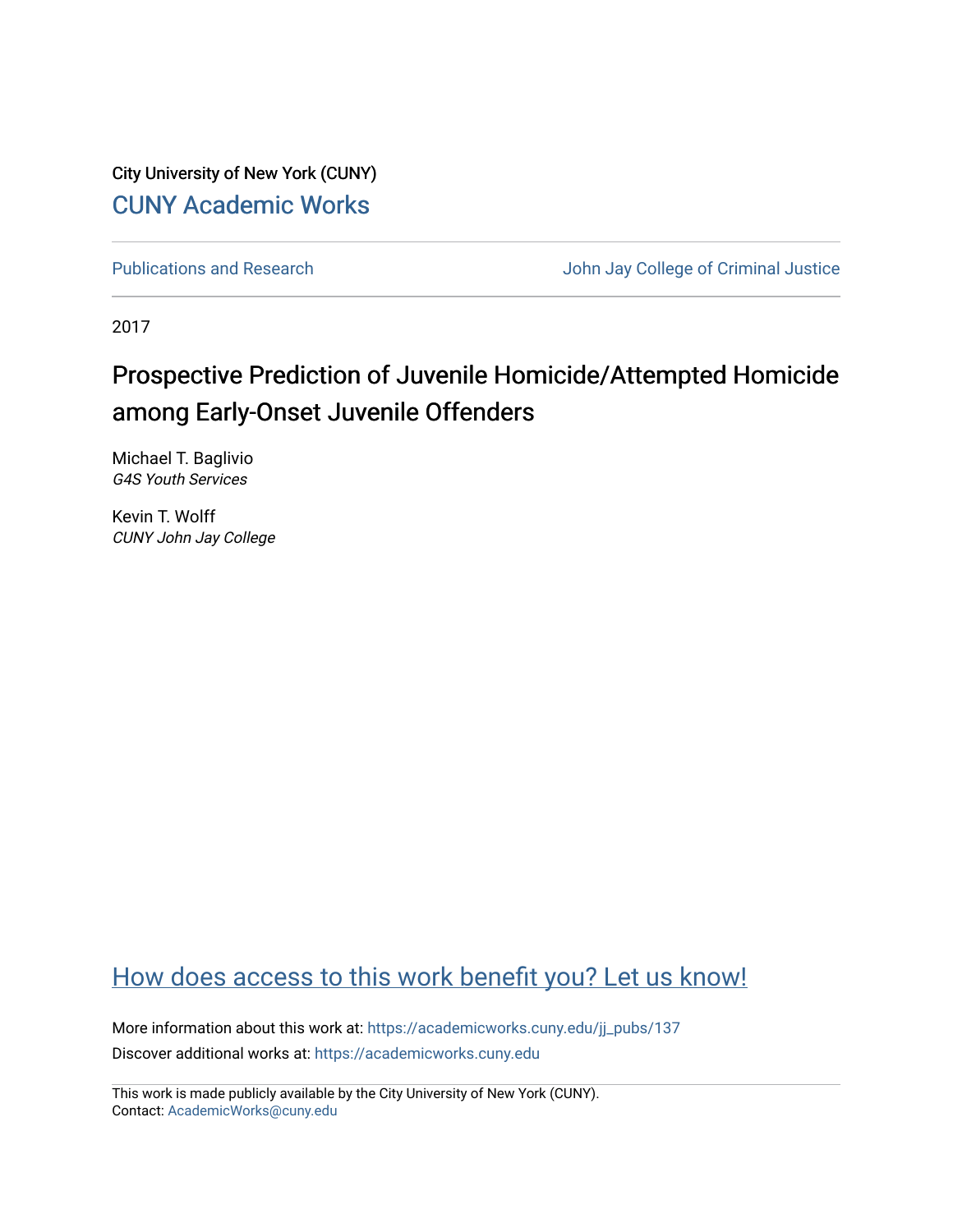

International Journal of *[Environmental Research](http://www.mdpi.com/journal/ijerph) and Public Health*



### *Article* **Prospective Prediction of Juvenile Homicide/Attempted Homicide among Early-Onset Juvenile Offenders**

**Michael T. Baglivio 1,\* and Kevin T. Wolff <sup>2</sup>**

- <sup>1</sup> G4S Youth Services, LLC, Tampa, FL 33634, USA
- <sup>2</sup> Department of Criminal Justice, John Jay College of Criminal Justice, City University of New York, New York, NY 10019, USA; kwolff@jjay.cuny.edu
- **\*** Correspondence: Michael.baglivio@us.g4s.com; Tel.: +1-813-514-6275

Academic Editor: Matt DeLisi Received: 30 January 2017; Accepted: 14 February 2017; Published: 16 February 2017

**Abstract:** While homicide perpetrated by juveniles is a relatively rare occurrence, between 2010 and 2014, approximately 7%–8% of all murders involved a juvenile offender. Unfortunately, few studies have prospectively examined the predictors of homicide offending, with none examining first-time murder among a sample of adjudicated male and female youth. The current study employed data on 5908 juvenile offenders (70% male, 45% Black) first arrested at the age of 12 or younger to prospectively examine predictors of an arrest for homicide/attempted homicide by the age of 18. Among these early-onset offenders, males, Black youth, those living in households with family members with a history of mental illness, those engaging in self-mutilation, and those with elevated levels of anger/aggression (all measured by age 13) were more likely to be arrested for homicide/attempted homicide by age 18. These findings add to the scant scientific literature on the predictors of homicide, and illustrate potential avenues for intervention.

**Keywords:** homicide; murder; juvenile offending; violence

#### **1. Introduction**

Homicide offending by juveniles is relatively rare, yet approximately 7%–8% of all murders between 2010 and 2014 in the United States involved a juvenile perpetrator [\[1\]](#page-11-0). The "all in" average cost to society of a single murder is estimated to exceed \$17 million [\[2\]](#page-11-1). With homicide being the third highest leading cause of death among 15–24 year olds in the United States in 2014, with the death rate for homicide 10 times higher for Black males (64.7 per 100,000) than white males (6.4 per 100,000), and the rate for Black males being 4.6 times higher than that of Hispanic males (14.1 per 100,000) [\[3\]](#page-11-2), insight into the prediction of homicide offending among adolescents has obvious repercussions for reducing racial and ethnic disparities. The vast majority of prior work on juvenile homicides has been plagued by methodological limitations, such as small (often convenience and/or clinical) case studies [\[4–](#page-11-3)[6\]](#page-11-4), lack of comparison groups [\[4,](#page-11-3)[7\]](#page-11-5), or has been comparative/descriptive rather than prospective in nature  $[8,9]$  $[8,9]$ . Clinical case studies most likely overstate the role of mental health in juvenile homicide, lack of comparison groups prevents the ability to elucidate causes of homicide or whether risk factors of homicide differ from those of other offenses, and retrospective studies lend themselves to bias wherein the outcome (homicide offending) is known leading to incomplete or inaccurate recall of self-reported or parent-reported risks [\[8\]](#page-11-6). Some prior work has focused on subsequent recidivism among juveniles who have already committed homicide offenses (see References [\[10–](#page-11-8)[12\]](#page-11-9)). However, there is a notable dearth of research on the prospective prediction of a juvenile's initial homicide arrest. The purpose of the current study is to add to the sparse prior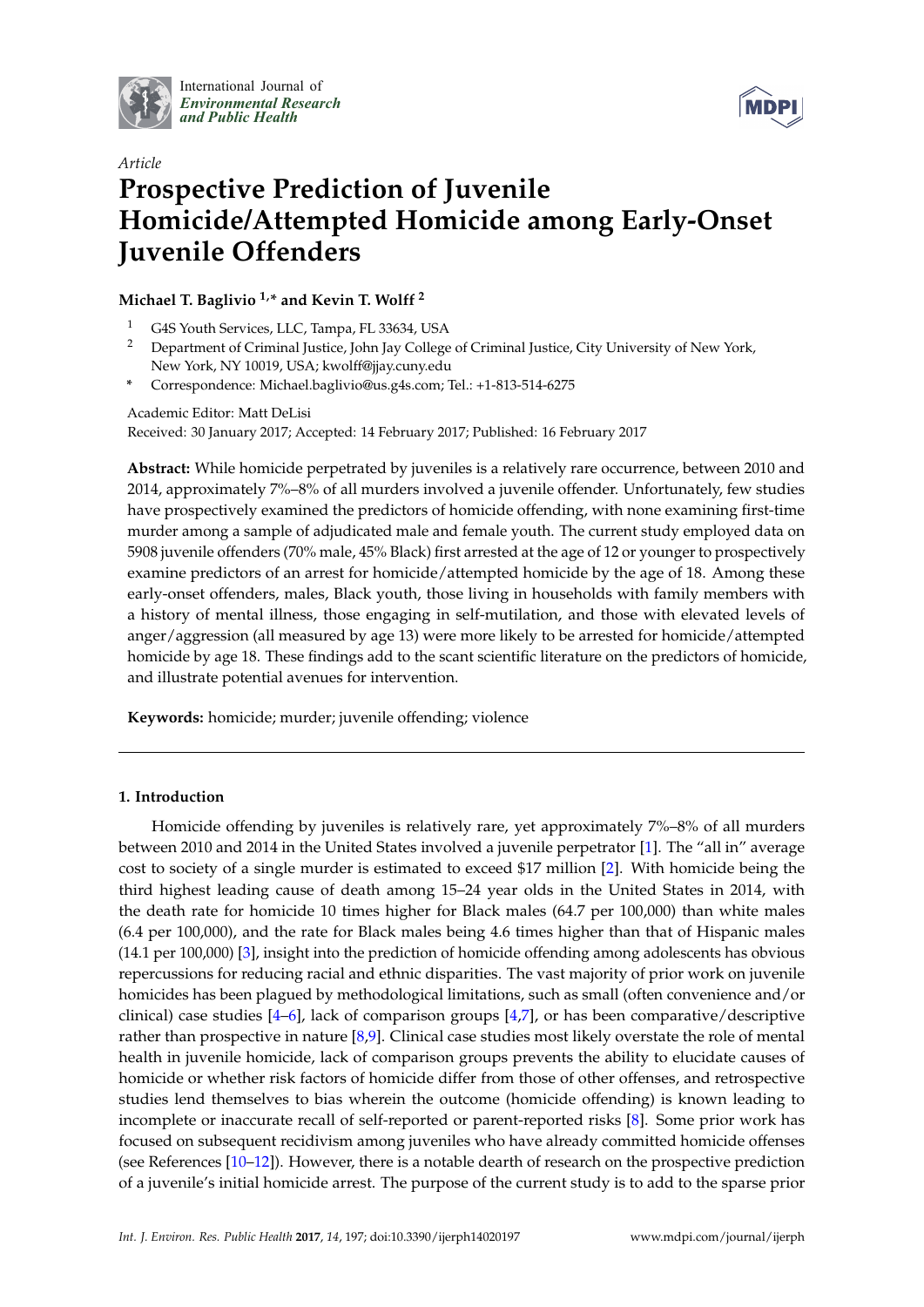prospective examinations of initial homicide offending through analysis of risk factors prior to age 13 predicting homicide offending by age 18 among male and female youth involved in the juvenile justice system.

Prior descriptive and retrospective work has highlighted that adverse childhood experiences are common among male juvenile homicide offenders. Specifically, physical abuse [\[9,](#page-11-7)[13](#page-11-10)[,14\]](#page-11-11), sexual abuse [\[15,](#page-11-12)[16\]](#page-11-13), chaotic/unstable family environments, such as parental substance abuse, mental health problems, and criminal history [\[5](#page-11-14)[,6](#page-11-4)[,13](#page-11-10)[,17–](#page-11-15)[21\]](#page-11-16) and witnessing violence [\[5,](#page-11-14)[14,](#page-11-11)[22\]](#page-11-17) have figured prominently in prior work. Additionally, juveniles' own mental health problems (including anger, depression, and anxiety) and suicidal ideations have been deemed prevalent among juvenile homicide offenders [\[6,](#page-11-4)[13,](#page-11-10)[20](#page-11-18)[,23\]](#page-11-19). Individual-level risk factors among juvenile homicide offenders have included a history of violent offending prior to the homicide offense [\[13,](#page-11-10)[20\]](#page-11-18), as well as educational deficits and alcohol abuse (in retrospective comparisons to non-violent delinquents; [\[17](#page-11-15)[,24\]](#page-12-0)). Examining 1354 serious adolescent offenders from the Pathways to Desistance Study, prior work has demonstrated that only lower IQ and exposure to violence predict having been charged with homicide [\[25\]](#page-12-1). Examining retrospective criminal histories of adult male habitual criminals, DeLisi and colleagues demonstrated that juvenile confinement predicted subsequent murder arrests, even upon control of a host of other official criminal offending measures, age of onset, and race/ethnicity [\[26\]](#page-12-2).

DiCataldo and Everrett [\[4\]](#page-11-3) compared 33 juvenile homicide offenders with 38 violent non-homicidal juveniles, finding that the latter actually possessed a greater number of prominent risk factors than the homicide offenders. Distinguishing homicide offending youth from violent youth was substance abuse at the time of the offense and greater availability of firearms, while no differences were found across groups in parental criminality. Non-homicidal violent juvenile offenders had significantly more prior violent offenses, more mental health problems, self-reported anger issues, and more prior child welfare placements, and were younger at first arrest than the juvenile homicide offenders. Unfortunately, like much of the prior juvenile homicide research, the cross-sectional nature of the study doesn't allow for causal analysis of the predictors of homicide offending.

A recent systematic review of 16 (12 case-controls and four longitudinal cohorts) juvenile homicide studies indicated that such studies were a heterogeneous group, but that 10 risk factors appeared consistently across studies [\[27\]](#page-12-3). The international review included only higher quality studies, measuring each potential inclusion across selection, sampling, population, measurement, classification, and attrition biases. The largest proportion of included studies suffered from measurement bias (81%) where the validity, reliability, standardization, or inter-rater reliability of the assessments used were unclear, followed by selection-referral bias (occurring where the control group differs from the homicide offender group in terms of risk factors or psychopathology; present in 75% of included studies), though each bias type was present in at least 25% of the studies. The 10 consistent risk factors identified from the included studies were: Low executive function, poor health/illness, epilepsy, violent family members, criminal family members, prior contact with the court, low academic achievement, gang membership, and weapon possession [\[27\]](#page-12-3). Risk factors were deemed consistent based on their presence in at least one cohort study and two or more case-control studies, or two or more cohort studies and at least one case-control study [\[27\]](#page-12-3).

We were able to locate only two prospective studies predicting first-time homicide offending. The first [\[9\]](#page-11-7) was prospective in that the authors examined whether indicators measured during adolescence differed between those who later commit homicide from those who did not. The study used chi-square analyses to compare two samples; one sample of nine clinically evaluated adolescents who later committed murder (three of which were previously psychiatrically hospitalized in early adolescence, 6 of which received severe head injuries as children), the other of 24 incarcerated juveniles who were neuropsychiatrically evaluated between the ages of 10 and 16 and did not subsequently commit any violent offense within six years of release. Lewis and colleagues [\[9\]](#page-11-7) found psychotic symptoms and major neurological impairment distinguished subsequent murderers. Physical abuse and serious violence committed as a juvenile were notably not statistically significant. It should be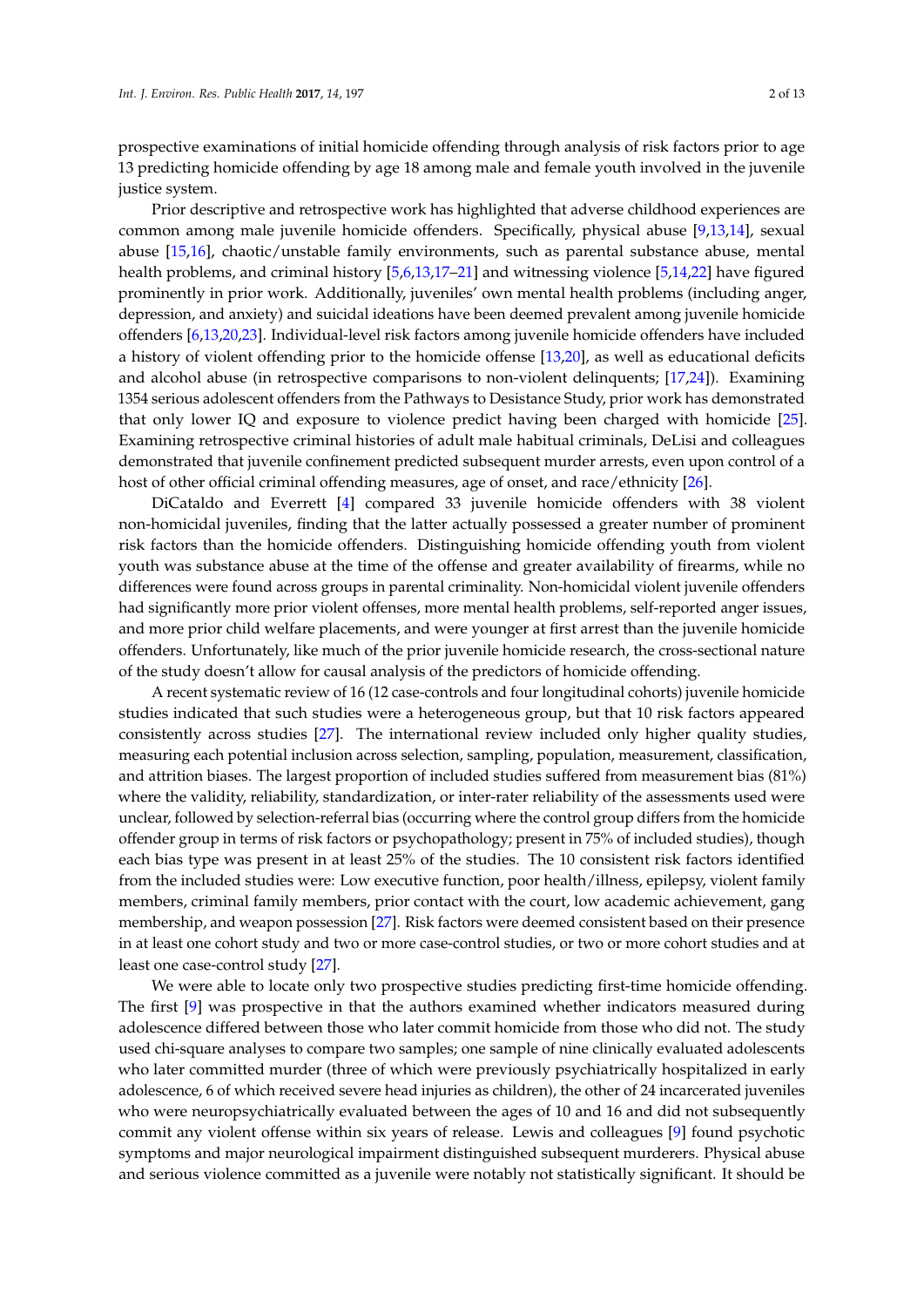noted that only two of the nine homicide offenders committed the homicide when the subject was still a juvenile (prior to the age of 18).

In a recent prospective analysis of homicide offending, Farrington and colleagues examined predictors (measured between the ages of 7 and 13) of homicide offending among at-risk Pittsburgh Youth Study (PYS) public school males [\[8](#page-11-6)[,28\]](#page-12-4). Among the 1512 boys, 37 subsequently committed homicide between the ages of 15 and 29 (2.4% prevalence), with a mean age of conviction of 19.7. Predictive analyses indicated the strongest behavioral risk factors of future homicide offending were suspensions from school and antisocial attitude. While a weak predictor of a future homicide conviction, school truancy was the strongest predictor of a later homicide arrest besides race (with Black males being far more likely [\[28\]](#page-12-4)). The strongest explanatory risk factors (defined as those indicators that do not measure antisocial behaviors, but are related to them) of homicide offending were living in a disadvantaged neighborhood in childhood and having a young mother (teenager at child's birth). With relation to criminal history indicators, violent official offending predicted a future homicide arrest, but so did property offending, indicating future homicide offenders were already versatile offenders at a young age. In this first official prospective analysis of juvenile homicide offending among a general population sample (non-clinical), neither early substance use nor peer delinquency independently predicted homicide offending by age 29. Demonstrating the significance of early-onset offending, 70% of the future homicide offenders were first arrested by age 14 compared to 28% of the control group youth (odds ratio = 6.2). An earlier study, using the same PYS males, first predicted violent offenders, and then predicted future homicide among the violent youth [\[29\]](#page-12-5). Among the violent offenders, those who commit homicide were more likely to carry a weapon, have a conduct disorder diagnosis, sell hard drugs, have gang-involved fighting, report delinquent peer associations, be held back in school, come from a family on welfare, and be Black youth.

While the PYS prospective homicide analyses were groundbreaking, lending causal analyses to the study of male homicide offending based on risk factors measured in childhood, the average age of homicide conviction among the future homicide offenders was 19.7, with most homicides committed well past the juvenile years. Additionally, the analyses predicted homicide among at-risk males, though did not distinguish homicide offending among an exclusive justice-involved population of male and female early-onset offenders. As such, the current study aims specifically to prospectively assess the predictors of juvenile homicide offending (by age 18) among a sample of early-onset male and female delinquent youth.

A plethora of criminological research has demonstrated the age of criminal onset is highly predictive of subsequent criminal behavior, and higher levels of frequency and seriousness of offending [\[30](#page-12-6)[–33\]](#page-12-7). Early-onset is typically defined as 12 years old or younger at the time of first offense [\[34\]](#page-12-8). These youth are at 2–3 times higher risk for later violence, and are more likely to carry weapons, become affiliated with gangs, and engage in substance use [\[35–](#page-12-9)[38\]](#page-12-10). Early-onset youth have also been demonstrated to have a larger proportion of serious, violent, and chronic (SVC) offending careers [\[34,](#page-12-8)[35](#page-12-9)[,39\]](#page-12-11) that more likely to persist into adulthood [\[40\]](#page-12-12). While these negative repercussions of early-onset offending are well-demonstrated, no prior work has examined the risk factors that predict future homicide offending among early-onset offenders. The current study aims to address that void.

#### *The Current Study*

The objective of the current study was to examine the constructs that prospectively predict future homicide/attempted homicide offending by the age of 18 among juveniles first arrested at age 12 or younger. Explicitly, we examine the relevance of demographic, criminal history, school, personal and familial, and psychological risk factors in the prediction of homicide/attempted homicide juvenile offending among early-onset juvenile offenders. First, we discuss the data, measures, and analytic strategy, followed by a presentation of the results and our discussion and conclusions.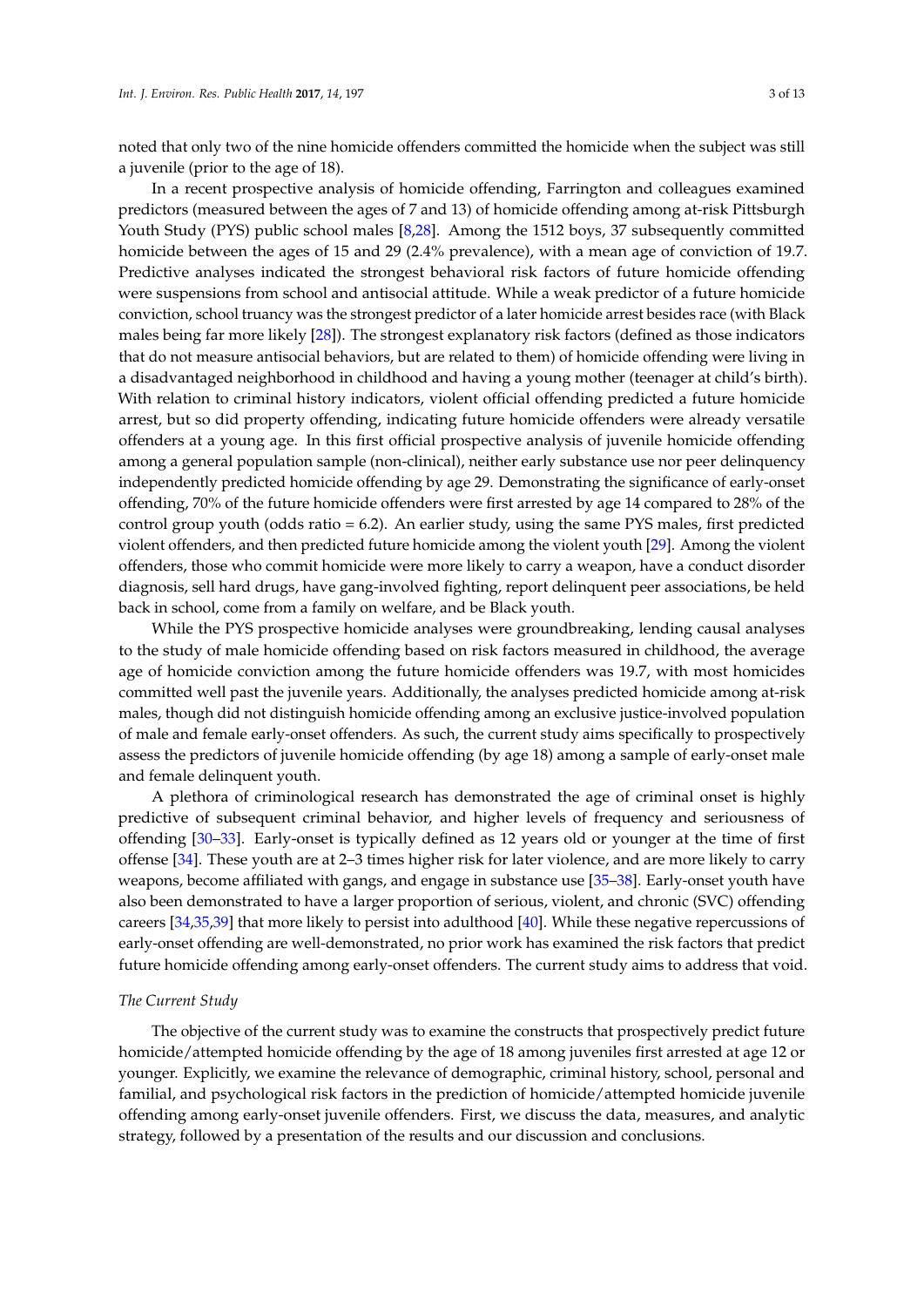#### **2. Materials and Methods**

#### *2.1. Participants and Data*

The current study uses Florida Department of Juvenile Justice (FDJJ) data on all youth first arrested from 1 December 2006 to 1 December 2008, who were 12 years of age or under at time of that first arrest. The youth must have turned 18 years of age prior to 1 December 2014 to be included. Essentially, this strategy captures the full population of juveniles arrested in Florida in the two years between 1 December 2006 to 1 December 2008, allowing up to 1 December 2014 for the youth to "age out" of the juvenile justice system with respect to new arrests (18 years of age is the age of majority in Florida). There were 9073 youth arrested during the two year study window that fit the requirements of being 12 years of age or younger at first ever arrest, and who turned 18 by 1 December 2014.

Of the 9073 12-year-old, and under, first-time offenders, one youth's first ever arrest was for a homicide, and no youth were first arrested for attempted homicide. As the purpose of the current study is the prediction of homicide offending, the one youth was removed from the study sample. Additionally, the sample was limited to youth who were assessed by the FDJJ risk/need assessment, the Community Positive Achievement Change Tool (C-PACT) within 90 days of their first ever arrest at age 12 or under. This ensures appropriate time order of using the risk/need assessment information (explained below) in the prediction of subsequent homicide/attempted homicide. Excluding youth without a risk/need assessment within 90 days reduced the sample to 5908 youth. Risk/need assessment information is critical to examining predictors of homicide/attempted homicide offending. Importantly, youth not assessed were those individuals who were never formally processed at a juvenile assessment center. These youths were given a notice to appear in court and the judge and/or prosecuting attorney decided against formal processing (expectedly common as the youth were 12 years of age and under). As our focus is juveniles formally involved in the juvenile justice system, including non-assessed youth would have distorted the pattern of relationships addressed in the current study. The sampling method ensures results presented by the analysis accurately represent prospective prediction of homicide/attempted homicide juvenile offending among early-onset system-involved juvenile offenders (see Appendix [A\)](#page-10-0).

Additional data used included all subsequent charge information for each youth prior to the youths' 18th birthday. The final sample included 5908 youth first arrested prior to age 12, who turned 18 years of age prior to 1 December 2014. The sample was 45.3% Black, and 70.2% male; 24 of the youth were charged with committing homicide/attempted homicide (0.5%) by age 18. The subsequent to first arrest homicides/attempted homicides occurred between the ages of 12.83 (but not the first offense) and 17.95, with the average age being 15.9 when the homicide/attempted homicide was committed.

Data sources were garnered from the FDJJ centralized information system, and include all demographic, referral/charge, and risk/need assessment information. The risk/need assessment, the C-PACT, has been implemented statewide since mid-2006. The C-PACT is validated risk/need assessment administered to all youth formally processed into FDJJ. The assessment is administered by juvenile probation officers who have successfully completed a 3-day training on the assessment, case planning, and the software interface, as well as a standardized 2-day motivational interviewing training. The responses to each item, with the exception of the criminal history items, are based on youth self-report, corroborated with parents/guardians, as well as education and child welfare records (to which the staff have access). The criminal history items are automated into the assessment from the FDJJ centralized information system and are, therefore, not dependent on youth self-report/recall. The C-PACT produces a software-scored risk to re-offend classification (low, moderate, moderate-high, or high) through the forced-choice responses to assessment items. The C-PACT has evidenced predictive validity on par with the established average of such tools in meta-analyses of juvenile offending risk assessment (AUC =  $0.64$ ; [\[41,](#page-12-13)[42\]](#page-12-14)). The inter-rater reliability of the C-PACT, as implemented by the FDJJ, has demonstrated an intra-class correlation coefficient (ICC) of 0.83, with only 4% of items with less than a 75% agreement with an "expert rater" [\[43\]](#page-12-15).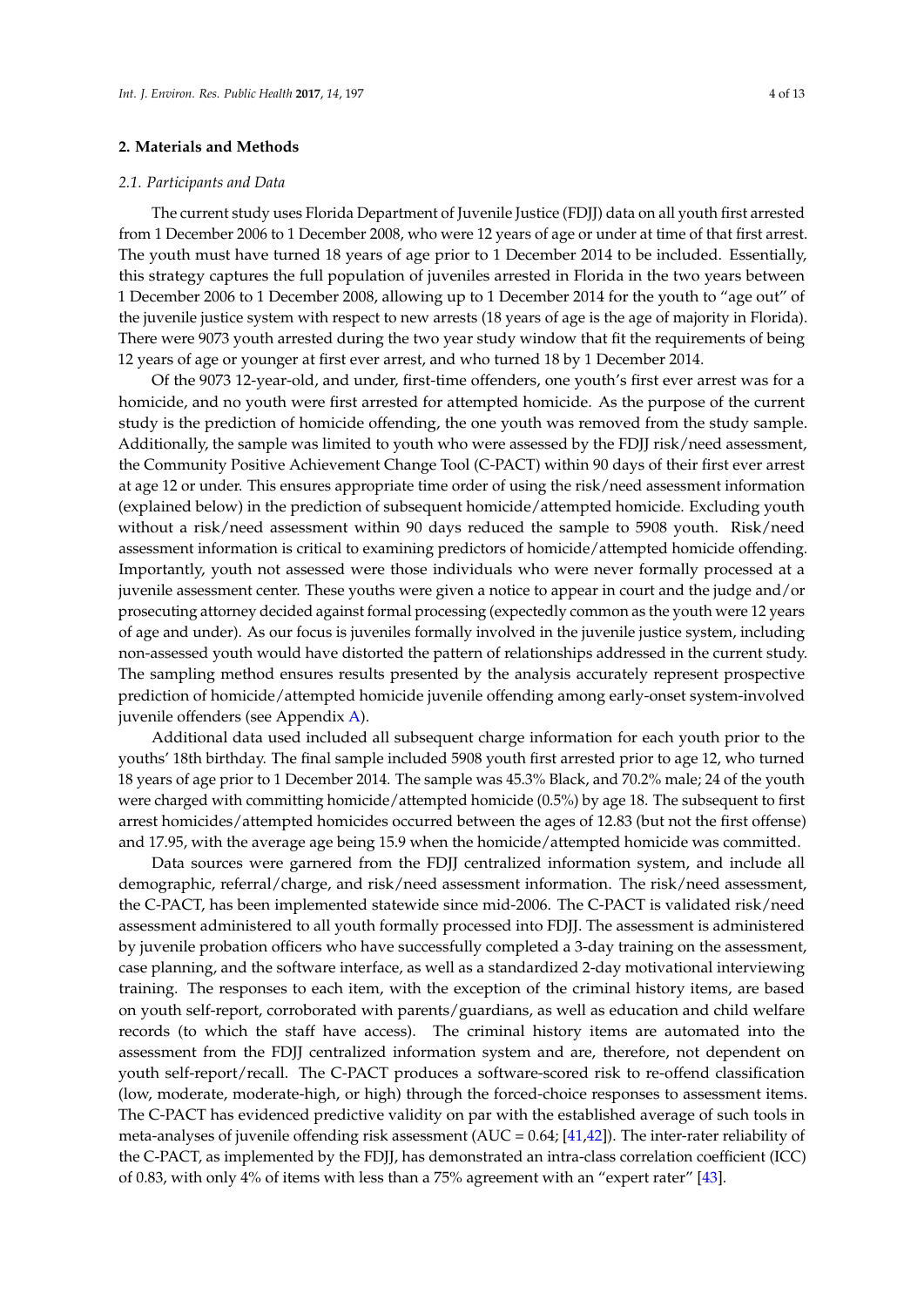The data that support the findings of this study are available from the Florida Department of Juvenile Justice (data source), but restrictions apply to the availability of these data, which were used under license for the current study, and thus are not publicly available. Data are, however, available from the corresponding author upon reasonable request and with permission of the Florida Department of Juvenile Justice (data source).

#### *2.2. Measures*

#### 2.2.1. Homicide/Attempted Homicide

The dependent measure assessed whether the youth was charged with homicide or attempted homicide prior to the age of  $18$  (=1, else = 0). As noted, 24 of the 5908 youth were charged with either homicide (13 youth) or attempted homicide (11 youth) prior to age 18. The most common homicide charges among the 13 youths charged with homicide were "homicide: Murder 1st degree, premeditated" (4 charges) and "homicide: Murder while engaged in certain felony offense" (4 charges), while the 11 youths arrested for attempted homicide were all charged with "homicide: willful kill, attempted felony murder". Prior work has included both homicide and attempted homicide, as often the only difference between completed and non-completed homicide is the lethality of a gunshot, or the proximity of emergency medical care [\[2](#page-11-1)[,3](#page-11-2)[,16\]](#page-11-13). As prospective prediction of juvenile homicide is extremely rare, we include both completed and attempted homicides to increase sample sizes.

#### 2.2.2. Demographic Measures

Demographic measures included sex (male = 1), race/ethnicity, and age at first arrest. Specifically, race/ethnicity dichotomized Black (non-Hispanic) youth from all other race/ethnicities (Black = 1). Hispanic was not included as a separate ethnicity indicator, as it perfectly predicted not committing a future homicide. Age at first arrest was a continuous measure, with all sample youth under the age of 13 at first arrest (range = 10.08–12.99; mean = 12.35).

#### 2.2.3. Presenting Offense Seriousness

The seriousness of the most severe charge of each youth's initial arrest (at age 12 or younger) was captured according to two dichotomous indicators of whether that first arrest included a violent felony adjudication (yes = 1), or sexual felony adjudication (yes = 1). Violent felonies include referrals involving force or physical harm to another person (against-person offenses), as defined by the Florida Department of Law Enforcement (FDLE) as violent felonies. Felony sexual offenses involve sexual motivation including carnal knowledge, child molestation, communication with a minor for immoral purposes, incest, indecent exposure, indecent liberties, promoting pornography, rape, sexual misconduct, and voyeurism. As could be expected, based on all youths being 12 years of age or younger at first arrest, only 3.9% (231 youths) of the youth's first arrest included a felony sexual offense.

#### 2.2.4. School Measures

Measures related to the school domain include indicators of conduct, performance, and attendance at the time of first arrest. School measures (as captured in the C-PACT assessment) were based on youth self-report, corroborated with parents/guardians, and educational records (to which the C-PACT assessors have access). Specifically, school conduct was categorized into recognition for good behavior, no conduct problems, problems reported by teachers, calls to parents or police regarding conduct, or whether the youth had been expelled (coded 1–5), with higher values indicative of more conduct problems in the most recent school term (most recent to the first arrest). School performance captured the youth's academic grades during the most recent school term to the first arrest and was categorized according to grade point average (GPA). Categories included honor students (mostly As), GPA above 3.0, GPA 2.0 to 2.99, GPA 1.0 to 1.99, and GPA below 1.0 (coded 1–5), where higher values indicate worse school performance. Finally, the third school domain indicator assessed school attendance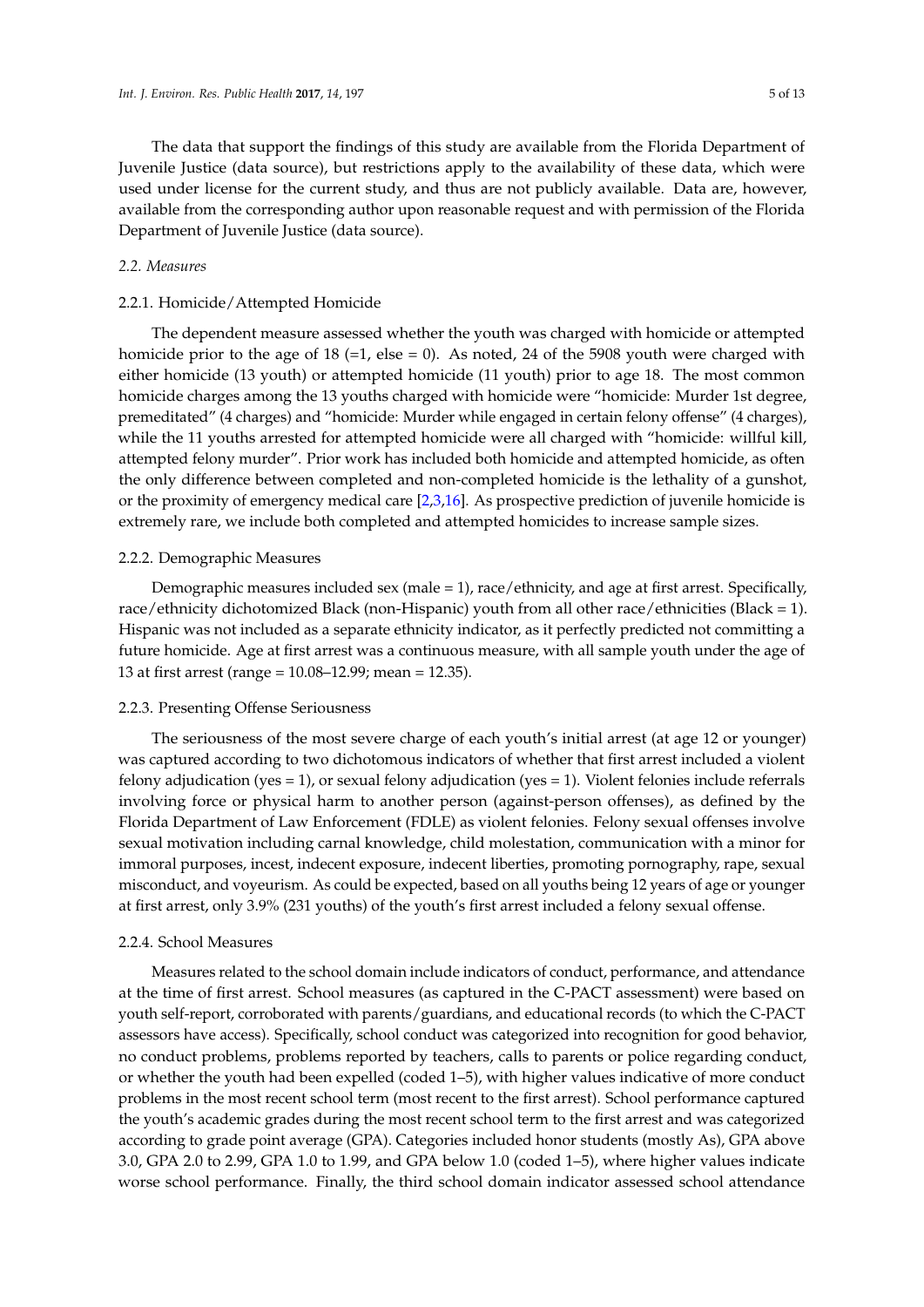during the most recent term to the first arrest. Attendance was categorized as good attendance/no unexcused absences, some unexcused absences, and habitually truant (coded 0–2), where higher values indicate more attendance problems. Habitually truant is defined as 15 unexcused absences in a 90-day period.

#### 2.2.5. Personal and Familial Risk Factors

Eight personal and familial risk factors were included (as captured in the C-PACT assessment), all assessed at the time of the youth's first arrest. Antisocial peer association was assessed using a self-report measure of the youth's current friendship network at the time of first arrest (=1 if youth reported any association with antisocial peers or gang members, else = 0). A dichotomous indicator of whether the youth had a history of court-ordered or voluntary child welfare out-of-home or shelter care placement exceeding 30 days prior to his/her first arrest was included (yes = 1). This indicator was based on self-report, corroborated with child welfare records. Whether the youth was currently using drugs or alcohol within the past six months prior to the first arrest (at age 12 or younger) was captured as a dichotomous indicator (current use  $= 1$ ). This indicator was based on self-report corroborated with parents/guardians. History of witnessing violence was categorized as to whether the youth had witnessed violence (as witnesses, perpetrators or victims;  $=1$ , else  $= 0$ ) prior to the first arrest. Family violence measured the level of conflict between parents, youth and parents, and among siblings during the six months prior to the first arrest. Family violence was categorized into whether the youth witnessed violence among family members (=1). Instances where the problem history of parents in the household in the six months prior to the first arrest included alcohol or drug problems where classified as having household substance use (=1). This indicator was self-reported by the youth, corroborated by parents/guardians. Problem history of parents in the household which included mental health problems were classified as having household mental illness (=1). Finally, youths whose parents/guardians had a jail or imprisonment history by the time of the youth's first arrest were classified as having household member incarceration (=1).

#### 2.2.6. Psychological Risk Factors

Three psychological risk factors were assessed at time of first arrest (as captured in the C-PACT assessment): history of engaging in self-mutilation (=1), formal mental health diagnosis (=1; includes schizophrenia, bi-polar, mood, thought, personality, and adjustment disorders; excludes conduct and oppositional defiant disorders, substance abuse, and attention deficit disorders), history of feelings of anxiety or depression (=1). Additionally, an index of anger issues, and an index of the youth's level of taking responsibility for his/her actions were included as mental health risk factors. The anger index ( $\alpha$  = 0.760) combined indicators of feelings of anger (none, occasional, consistent, or aggressive reactions to anger), verbal aggression (belief such aggression is rarely, sometimes, or often appropriate), physical aggression (belief such aggression is never, rarely, or sometimes/often appropriate). The responsibility index ( $\alpha$  = 0.703) combined indicators of the youth's belief that rules/laws apply to him/her (yes, some rules, rules do not apply, or resents/defiant to rules), and whether the youth accepts responsibility for his/her antisocial behavior (accepts responsibility, minimizes antisocial behavior, or accepts antisocial behavior as appropriate/is proud of antisocial behavior).

#### *2.3. Analysis*

The current analysis examines the predictors of homicide/attempted homicide by 18 years of age among a sample of delinquent youth arrested for the first time by age 12. We assess this relationship using a rare events logistic regression model, which is more appropriate than traditional logistic regression when the outcomes of interest, such as those in the current study, are very rare events (<5%). Specifically, given the large number of zeros (non-homicide/attempted homicide charges by age 18) the results of traditional logistic regression may be biased and the predicted probabilities underestimated [\[44\]](#page-12-16). For this reason, we utilize a modeling strategy developed by King and colleagues,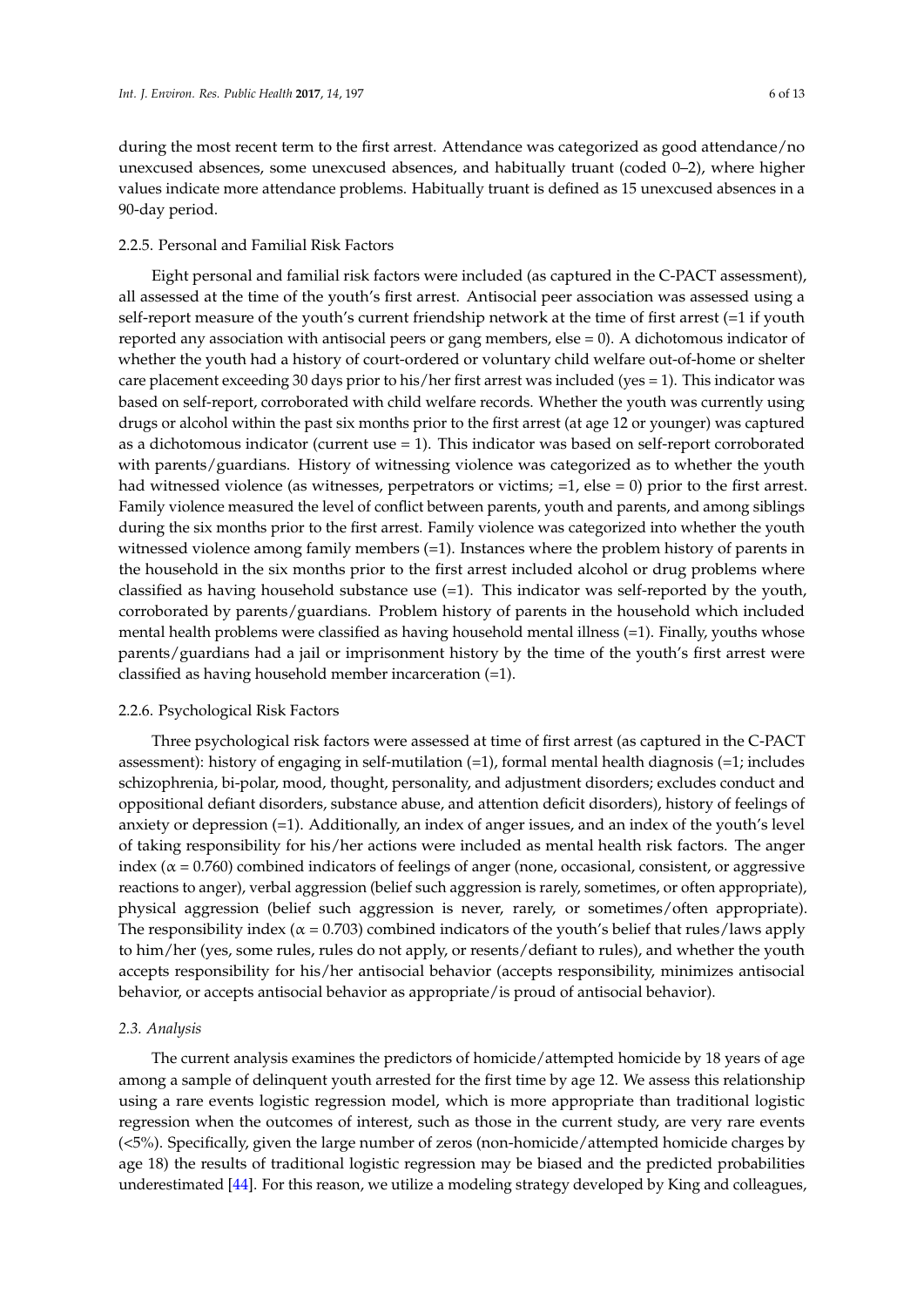which takes these issues surrounding rare event data into account. These models have been used in past research on violent offending and homicide victimization [\[45\]](#page-12-17). All models presented in the tables below employ the subroutine relogit written for use in STATA [\[46\]](#page-12-18). For a detailed discussion of rare events logistic regression, including proofs, we refer readers to King and Zeng [\[44\]](#page-12-16). Of note, no correlation between covariates included in regression models exceeded 0.475, suggesting that collinearity was not an issue.

#### **3. Results**

Table [1](#page-8-0) presents the frequency and percentage of the sample for each categorical measure, and the mean and standard deviations for all continuous measures. As shown, the sample was 45% Black, and 70% male, with 16% arrested for a violent offense at first arrest (by age of 12), and 4% first arrested for a sexual felony. Less than 5% of the sample were honors students at the time of first arrest, with 6% having a GPA below 1.0, and 3% habitually truant. At least some level of antisocial peer association was the norm (63%), with 37% having a history of witnessing violence, 34% living in a household with a parent/guardian who has been to jail/prison, and 12% having a formal mental health diagnosis. These characteristics may be expected as the sample is composed of early-onset youth first arrested under the age of 12.

Table [2](#page-8-1) presents the rare events logistic regression results (odds ratios and 95% confidence intervals). Three models are presented. First, only demographic information and the seriousness of the first arrest (at age 12 or younger) were included (Model 1). As shown, Black youth, and those whose first arrest included a violent (against-person) offense were more likely to be charged with homicide/attempted homicide by age 18. Model 2 adds the school and the personal and familial risk factors as predictors. Household mental illness was significant, with those living in a household with a parent/guardian who has a mental illness 7.4 times more likely to be arrested for homicide/attempted homicide by age 18. Black youth, and those whose first arrest included a violent felony were also more likely, though gender was insignificant in this model. Model 3 includes all predictors, including the psychological risk factors. In this comprehensive model the seriousness of the initial arrest (violent felony) was no longer significant, but the effects for race remained. In addition, Males were 4.7 times more likely, and Black youth 4.2 times more likely to be arrested for homicide/attempted homicide by age 18.

| <b>Categorical Measures</b>     | Frequency | $\frac{0}{0}$ |  |
|---------------------------------|-----------|---------------|--|
| <b>Black</b>                    | 2678      | 45.3          |  |
| Male                            | 4149      | 70.2          |  |
| Presenting Offense Seriousness  |           |               |  |
| Violent Felony                  | 952       | 16.1          |  |
| Sexual Felony                   | 231       | 3.9           |  |
| <b>School Measures</b>          |           |               |  |
| School conduct                  |           |               |  |
| Recognition for good behavior   | 410       | 6.9           |  |
| No problems with school conduct | 2469      | 41.8          |  |
| Problems reported by teachers   | 1141      | 19.3          |  |
| Calls to parents of police      | 1823      | 30.9          |  |
| Dropped out/expelled            | 65        | 1.1           |  |
| Academic performance            |           |               |  |
| Honor Student                   | 252       | 4.3           |  |
| GPA above 3.0                   | 1075      | 18.2          |  |
| GPA 2.0-3.0                     | 2788      | 47.2          |  |
| GPA 1.0 to 2.0                  | 1454      | 24.6          |  |
| GPA below 1.0                   | 339       | 5.7           |  |

**Table 1.** Descriptive statistics for the analysis of prospective homicide offenders (*n* = 5908).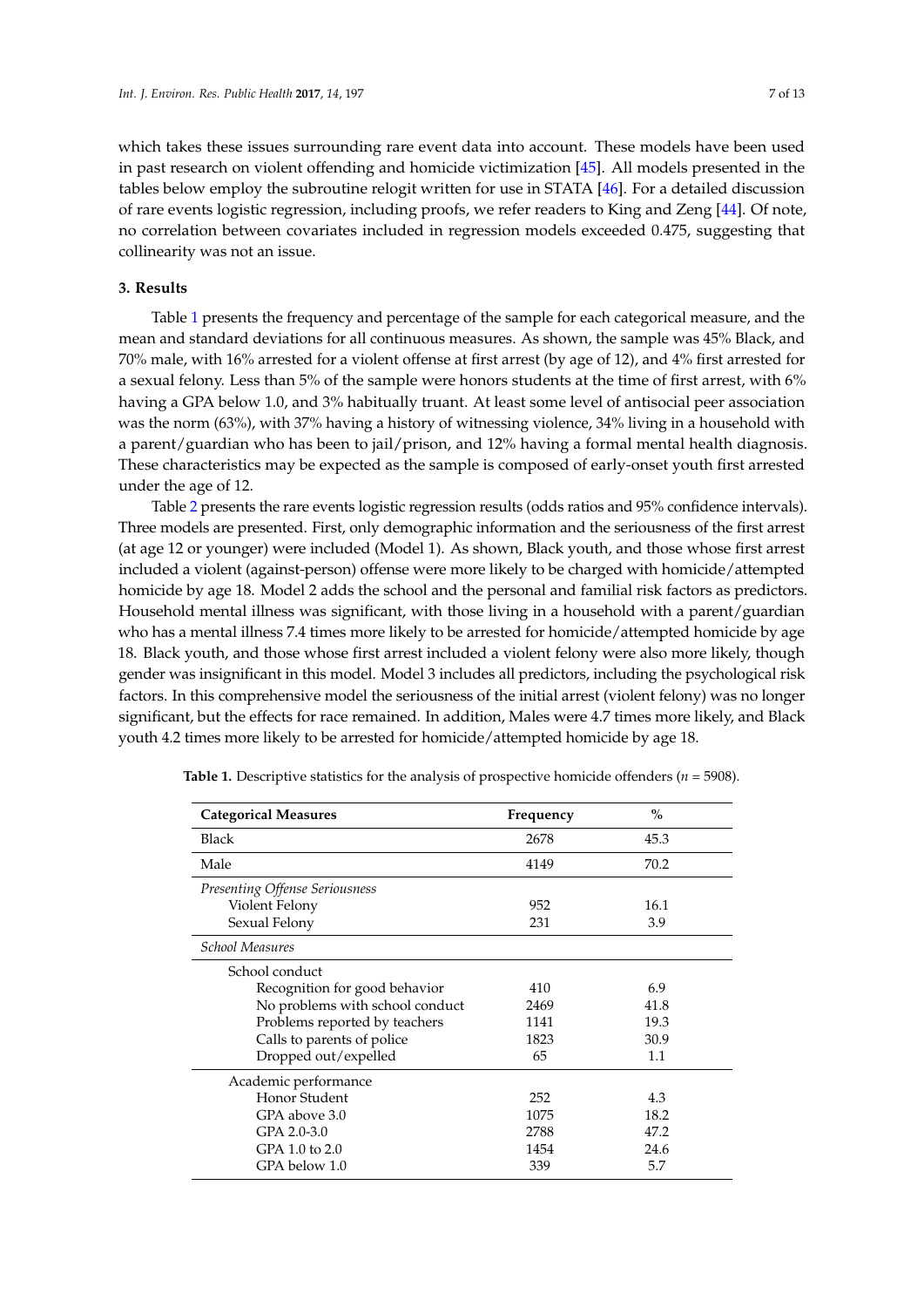<span id="page-8-0"></span>

| <b>Categorical Measures</b>            | Frequency | $\%$                      |
|----------------------------------------|-----------|---------------------------|
| School attendance                      |           |                           |
| Good attendance                        | 4269      | 72.3                      |
| Some unexcused absences                | 1468      | 24.8                      |
| Habitually truant                      | 171       | 2.9                       |
| Personal and Familial Risk Factors     |           |                           |
| Antisocial peer association            | 3694      | 62.5                      |
| History of child welfare placement     | 464       | 7.9                       |
| Substance abuse history                | 302       | 5.1                       |
| History of witnessing violence         | 2183      | 37.0                      |
| Family violence history                | 690       | 11.7                      |
| Household substance abuse history      | 339       | 5.7                       |
| Household mental illness history       | 86        | 1.5                       |
| Household member incarceration history | 2034      | 34.4                      |
| Psychological Risk Factors             |           |                           |
| Self-mutilation history                | 45        | 0.76                      |
| Mental health problem history          | 694       | 11.7                      |
| Anxiety/depression history             | 1347      | 22.8                      |
| <b>Continuous Measures</b>             | Mean      | <b>Standard Deviation</b> |
| Age at first referral                  | 12.34     | 0.558                     |
| Anger Index                            | 0.0       | 0.822                     |
| Responsibility Index                   | 0.0       | 0.878                     |

|  | Table 1. Cont. |
|--|----------------|
|  |                |

<span id="page-8-1"></span>**Table 2.** Rare-event logistic regression results for the analysis of prospective homicide offenders  $(n = 5908)$ .

| <b>Variables</b>          | Model 1               |                    | Model 2   |                    | Model 3   |                     |
|---------------------------|-----------------------|--------------------|-----------|--------------------|-----------|---------------------|
|                           | OR                    | 95% CI             | <b>OR</b> | 95% CI             | <b>OR</b> | 95% CI              |
| Gender                    | 4.093                 | $[0.951 - 17.612]$ | 3.756     | $[0.789 - 17.868]$ | $4.747*$  | $[1.075 - 20.959]$  |
| <b>Black</b>              | $4.187$ $^{\ast\ast}$ | $[1.548 - 11.323]$ | $4.127**$ | $[1.595 - 10.676]$ | 4.178 **  | $[1.611 - 10.832]$  |
| Age at first referral     | 1.372                 | $[0.626 - 3.006]$  | 1.247     | $[0.542 - 2.869]$  | 1.289     | $[0.538 - 3.089]$   |
| Violent felony            | $2.663*$              | $[1.092 - 6.497]$  | $2.606*$  | $[1.032 - 6.577]$  | 2.354     | $[0.943 - 5.879]$   |
| Sex felony                | 0.624                 | $[0.075 - 5.184]$  | 0.726     | $[0.093 - 5.679]$  | 0.790     | $[0.103 - 6.063]$   |
| School conduct            |                       |                    | 0.721     | $[0.420 - 1.239]$  | 0.611     | $[0.343 - 1.086]$   |
| Academic performance      |                       |                    | 1.399     | $[0.839 - 2.334]$  | 1.318     | $[0.784 - 2.215]$   |
| School attendance         |                       |                    | 1.684     | $[0.874 - 3.242]$  | 1.422     | $[0.694 - 2.910]$   |
| Antisocial peers          |                       |                    | 2.218     | $[0.786 - 6.262]$  | 2.111     | $[0.733 - 6.079]$   |
| Child welfare placement   |                       |                    | 0.718     | $[0.090 - 5.718]$  | 0.720     | $[0.086 - 6.057]$   |
| Substance abuse           |                       |                    | 1.159     | $[0.146 - 9.183]$  | 0.948     | $[0.126 - 7.136]$   |
| Witnessed violence        |                       |                    | 1.249     | $[0.517 - 3.014]$  | 1.078     | $[0.427 - 2.722]$   |
| Family violence           |                       |                    | 1.266     | $[0.349 - 4.598]$  | 1.036     | $[0.279 - 3.843]$   |
| Household substance abuse |                       |                    | 1.379     | $[0.270 - 7.044]$  | 1.468     | $[0.254 - 8.473]$   |
| Household mental illness  |                       |                    | $7.356*$  | $[1.397 - 38.726]$ | $10.504*$ | $[1.582 - 69.745]$  |
| Household incarceration   |                       |                    | 1.443     | $[0.611 - 3.412]$  | 1.292     | $[0.507 - 3.288]$   |
| Self-mutilation           |                       |                    |           |                    | 18.468 *  | $[1.654 - 206.229]$ |
| Mental health problems    |                       |                    |           |                    | 0.379     | $[0.032 - 4.431]$   |
| Anger index               |                       |                    |           |                    | $2.084**$ | $[1.213 - 3.580]$   |
| Anxiety                   |                       |                    |           |                    | 0.750     | $[0.268 - 2.101]$   |
| Responsibility index      |                       |                    |           |                    | 1.024     | $[0.672 - 1.558]$   |
| Constant                  | $0.000*$              | $[0.000 - 0.248]$  | $0.000*$  | $[0.000 - 0.430]$  | 0.000     | $[0.000 - 1.209]$   |
| R-Squared (Nagelkerke)    | 0.077                 |                    | 0.119     |                    | 0.160     |                     |

OR = Odds Ratio; CI = 95% Confidence Interval; \* *p* < 0.10, \*\* *p* < 0.05.

Additionally, as shown in Model 3, household mental illness remained significant with youth residing in a household with a parent/guardian with a mental illness 10.5 times more likely to be arrested for homicide by age 18. The psychological constructs of engaging in self-mutilation and the anger/aggression index also increased the odds of a future homicide/attempted homicide arrest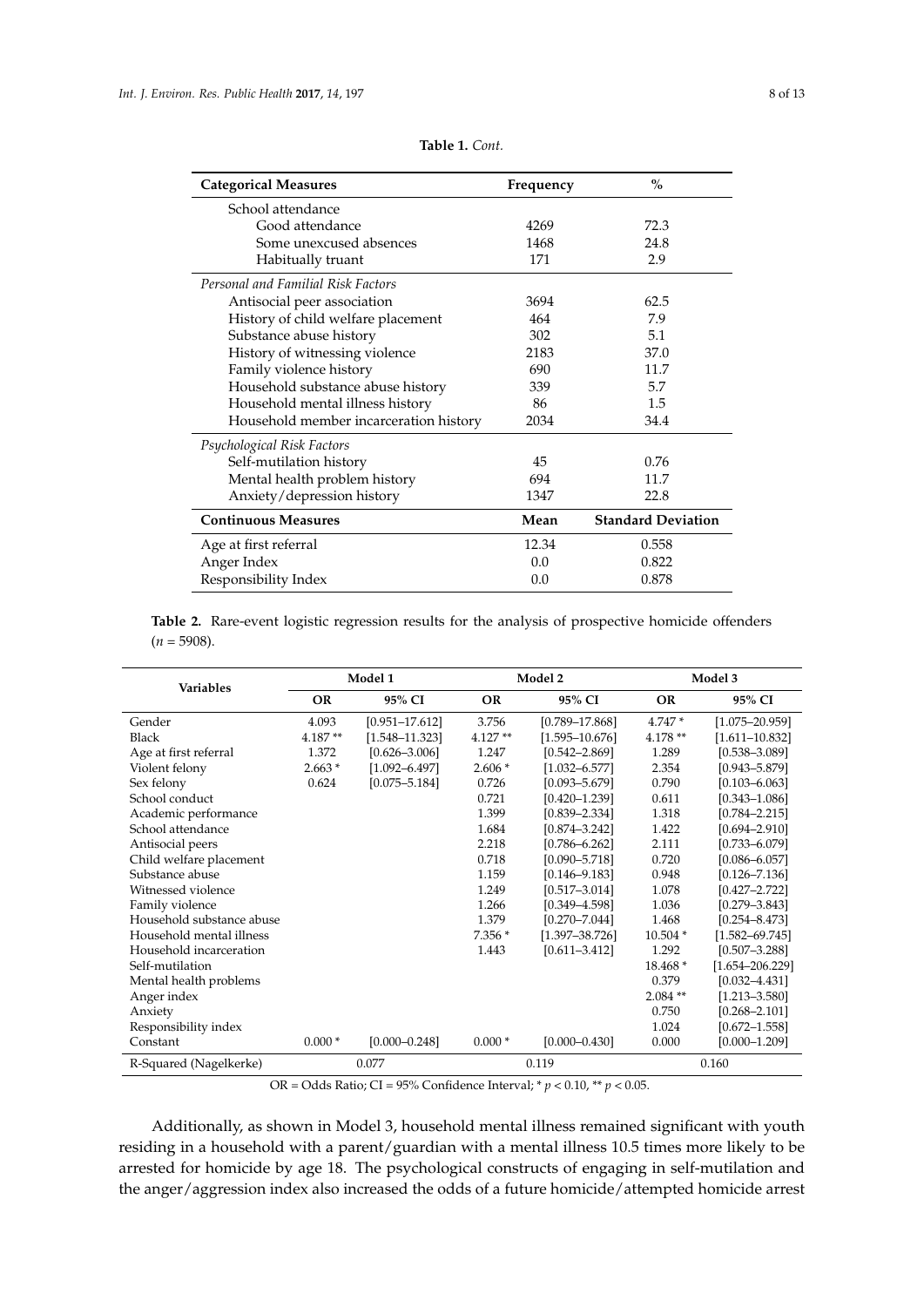(18.5 and 2.1 times, respectively). None of the school measures (conduct, performance, or attendance) or personal risk factors (peers, child welfare placement, substance abuse, witnessing violence) mattered in the prediction of future homicide in any of our models. Interestingly, the youth's mental health status (formal diagnosis) at age 12 was not predictive of future homicide/attempted homicide either, nor was whether the youth's first offense was for a sexual felony. The age at which the youth was first arrested (10 years of age up to before his/her 13th birthday) also did not distinguish future homicide/attempted homicide offenders.

#### **4. Discussion**

Identification of individual characteristics present among juveniles who go on to commit homicide/attempted homicide in the future is of obvious importance to prevention and intervention scholars as well as for the safety of the general public. Unfortunately, studies examining the prospective prediction of first-time homicide are virtually non-existent (however, see References [\[8](#page-11-6)[,29\]](#page-12-5)). To our knowledge, the current study is the first prospective study using a sample of male and female adjudicated youth as to what distinguishes those that will commit homicide/attempted homicide by age 18.

With respect to similarities to prior descriptive and retrospective work, the current study finding of sex (male) being predictive is confirmatory. Discrepant from the Gerard and colleagues [\[27\]](#page-12-3) systematic review, household violence, parental criminality, the juvenile's own criminal history, and low academic achievement were not predictive of future homicide in the current study. Perhaps the current sample being all early-onset offending youth, therefore all with some prior criminal history is what differentiates the current results. As prior work has shown the odds of early criminal onset and chronic offending trajectories are both increased by adverse childhood experiences and chaotic families [\[47\]](#page-13-0), we suspect that sampling methodologies contribute to disparate findings. Additionally, results demonstrate the importance of prospective, longitudinal analyses in the study of juvenile homicide offending.

Our results both confirmed and contradicted the limited prior prospective homicide offending work. Similar to prior work, peer delinquency did not predict future homicide offending, and neither did youth substance use (as measured prior to age 13 in our case). The current finding of males and Black youth at increased odds of future homicide is also in keeping with prior homicide research. Age at first arrest was unrelated to future homicide; we suspect this is due to that fact that our sample was composed completely of youth who were early-onset offenders, having been arrested by age 12. In contrast to the PYS work, school risk indicators (truancy, performance, conduct) were not significant, while such factors figured prominently for the Pittsburgh males. Additionally, finding only household mental illness important in future homicide prediction contradicts prior work highlighting the importance of a host of chaotic family measures.

Finding household mental illness predictive of homicide offending in the current study and additional chaotic family indicators in prior work points toward the need for prevention targeting the reduction of adverse childhood experience exposures, and targeted, early family therapy and training programs [\[48\]](#page-13-1), especially within minority and disadvantaged communities [\[49\]](#page-13-2). Intervention strategies should include anger management, aggression reduction, and skill-building programs for at-risk youth displaying aggressive behavior [\[50\]](#page-13-3). Whether widespread scaling of such prevention and intervention efforts affects juvenile homicide offending rates is an important avenue for future policy and research. Additionally, the relevance of self-mutilation and anger in future juvenile homicide parallels the assumption of the "lockage phenomenon" coined by Mohr and McKnight, which postulates that a proportion of adolescents from very chaotic families tend to react to intense pressure or attempt to escape their environment and familial situation through suicidal or homicidal actions [\[13\]](#page-11-10). While descriptive in nature, the Dalby and colleagues study found abused juvenile homicide offenders more likely to have prior suicidal ideations and/or attempts. Future work would benefit from prospectively examining whether extreme (in terms of severity, frequency, and duration)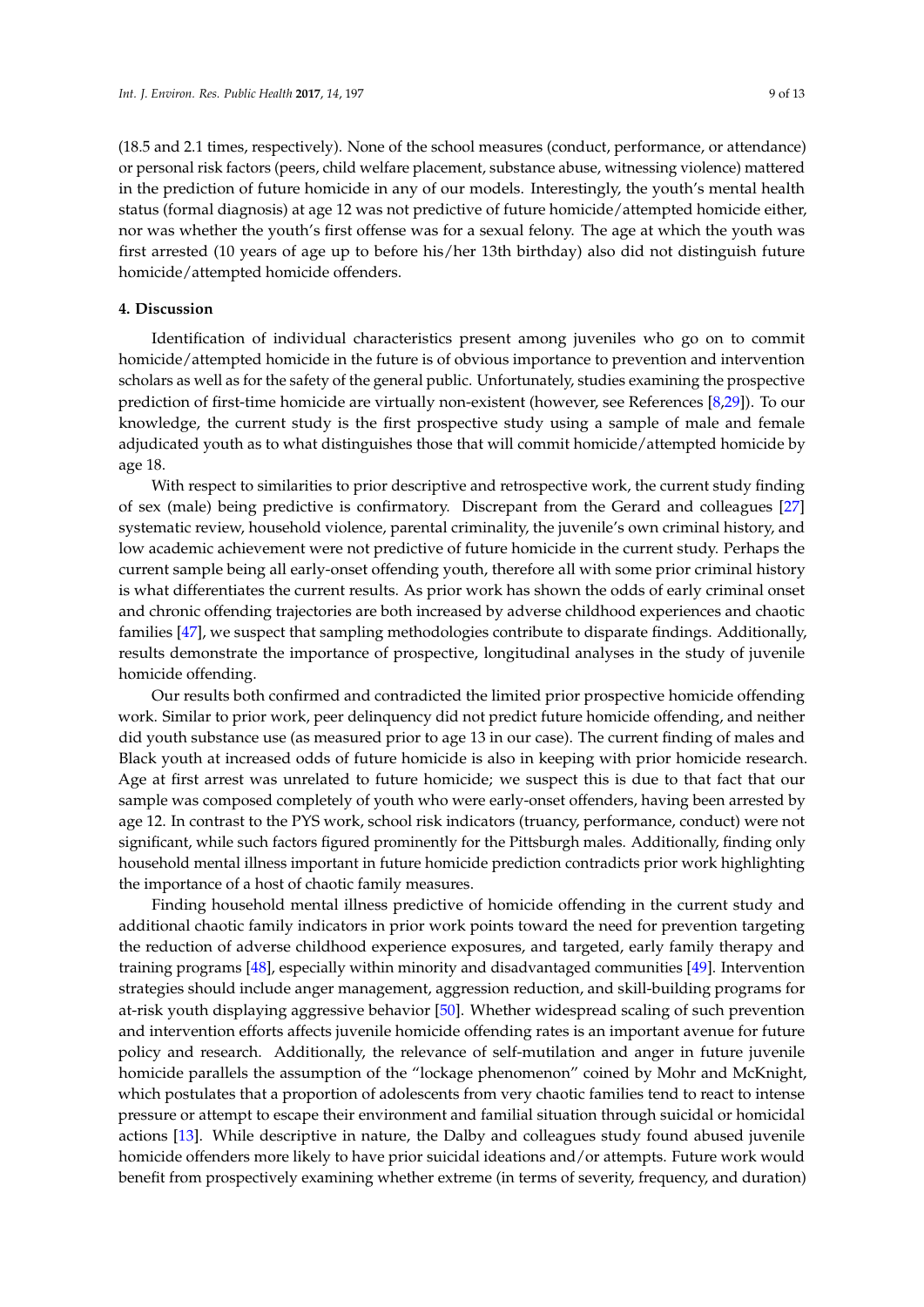adverse childhood experiences, such as forms of abuse and neglect, moderate the predictors of future homicide.

#### *Study Limitations*

The current study is limited by a lack of socioeconomic and community context measures. Prior work has indicated economic and contextual measures have "washed out" the significance of race in the prediction of homicide and violent offending [\[51\]](#page-13-4). It is possible the strong effects of race on homicide offending in the current study would be moderated, or potentially mediated, by inclusion of indicators such as family income/welfare dependence, living in a high-crime neighborhood, and concentrated disadvantage. There is nothing inherent about being Black (or Hispanic, or White, or any other race/ethnicity) that leads a youth to violence, rather it is the presence of risk factors, to which Black youth have been demonstrated to be exposed to at higher prevalence, and to have multiple exposures, than other youth [\[51](#page-13-4)[,52\]](#page-13-5). Additionally, these contextual measures have been demonstrated strong predictors of later homicide in the PYS sample, though were stronger for future homicide conviction than arrest [\[8,](#page-11-6)[28\]](#page-12-4).

Additional limitations include the lack of victim information, as well as a need for future research to conduct sex-specific analyses, as prior work has shown girls are more likely to kill family members and perform secondary roles with male accomplices in homicide offending [\[5\]](#page-11-14). Furthermore, the current study lacked indicators of weapon carrying, which figured prominently in the PYS prospective homicide prediction studies [\[8,](#page-11-6)[28,](#page-12-4)[29\]](#page-12-5). Additionally, unlike the PYS studies, the current study included only juvenile homicide offending. As the PYS studies indicated, many of the future homicides are committed after 18 years of age. However, we argue prediction of future juvenile homicide offending based on early adolescent indicators is relevant in its own right, especially to juvenile justice professionals.

#### **5. Conclusions**

This study examined the extent to which demographic, criminal history, school, personal and familial, and psychological risk factors measured by age 12 predict homicide offending up to age 18. As stated in prior work, "these questions are important because they identify the early presence of risk factors several years prior to the murder taking place" [\[8\]](#page-11-6) (p. 57). The current study expanded our knowledge of prospective homicide prediction beyond the PYS analyses of inner-city public school males by examining the predictors (measured prior to age 13) of juvenile homicide offending (homicide offending by age 18) among male and female juvenile justice-involved youth. The current study has attempted to add to the sparse research base regarding prospective prediction of juvenile homicide. It is our hope the field progresses beyond comparative and retrospective analyses toward the understanding of indicators predictive of future extreme violence, with future work demonstrating whether recommended intervention can prevent juvenile homicide among at-risk youth.

#### **Acknowledgments:** The authors received no funding for this work.

**Author Contributions:** M.B. and K.W. conceived and designed the experiments; K.W. performed the experiments; K.W. and M.B. analyzed the data; M.B. contributed reagents/materials/analysis tools; M.B. and K.W. wrote the manuscript.

**Conflicts of Interest:** The authors declare no conflicts of interest.

#### <span id="page-10-0"></span>**Appendix A**

The youth with risk/need assessments within 90 days of first arrest were less Black (45.3%, compared to 49% for those without a C-PACT assessment), and more male (70.2%, compared to 65.9%) than excluded youth. Both groups were composed of 14% Hispanic, and the average age at first arrest for both groups was 12.3 years of age. With respect to presenting offense of the first ever arrest, the most prominent charges for both groups (included and excluded youth) were assault/battery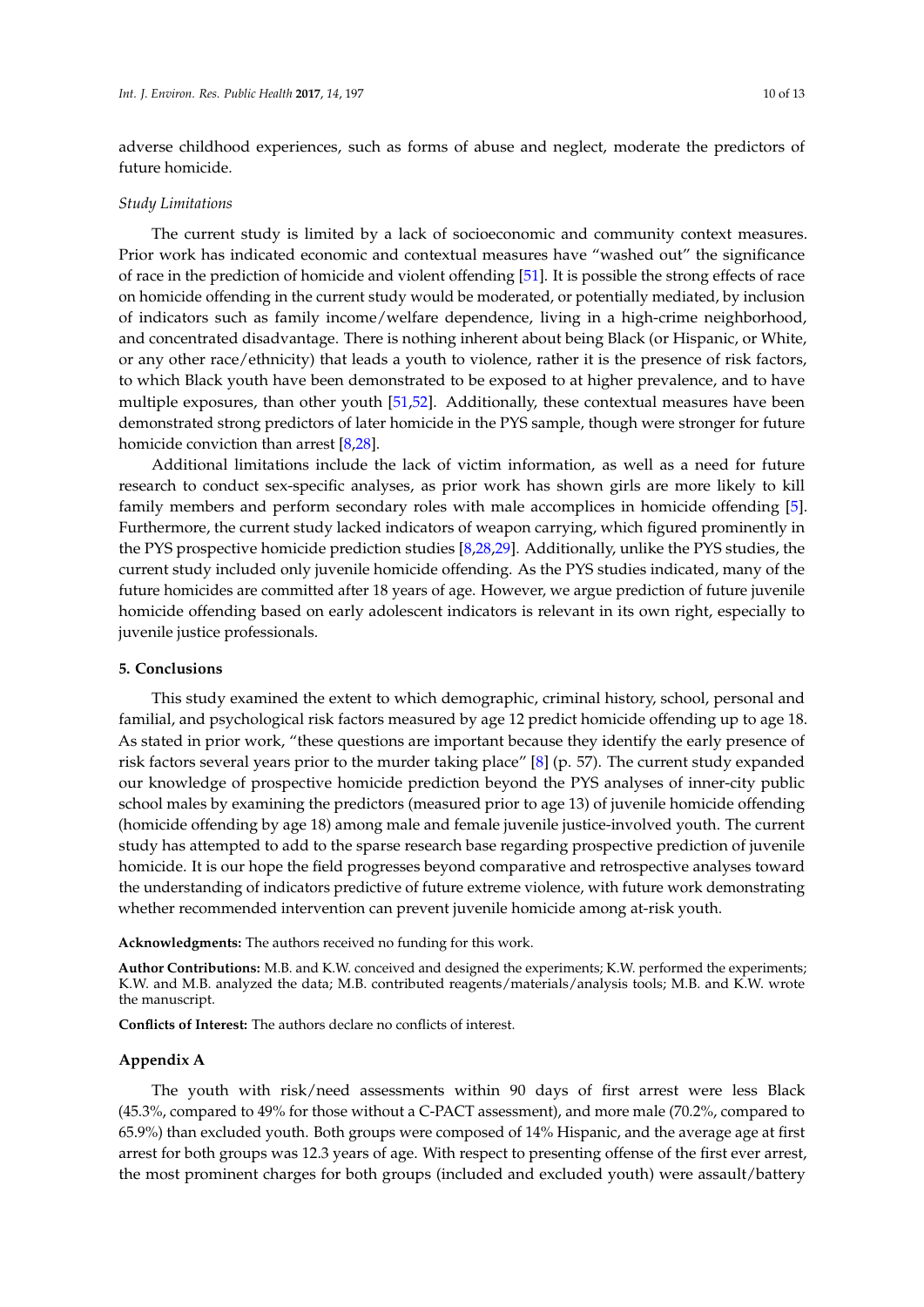(21% for included youth, compared to 30% for youth without a C-PACT assessment) and petit larceny (18%, compared to 26%). However, included youth had burglary (13%) and aggravated assault/battery (10%) as their 3rd and 4th most prominent charges, whereas youth without a C-PACT had disorderly conduct (11%) and vandalism (6%), indicating the included youth were potentially a slightly more serious sample.

### **References**

- <span id="page-11-0"></span>1. Sickmund, M.; Puzzanchera, C. *Juvenile Offenders and Victims: 2014 National Report*; National Center for Juvenile Justice: Pittsburgh, PA, USA, 2014.
- <span id="page-11-1"></span>2. DeLisi, M.; Kosloski, A.; Sween, M.; Hachmeister, E.; Moore, M.; Dury, A. Murder by the numbers: Monetary costs imposed by a sample of homicide offenders. *J. Forensic Psychiatry Psychol.* **2010**, *21*, 501–513. [\[CrossRef\]](http://dx.doi.org/10.1080/14789940903564388)
- <span id="page-11-2"></span>3. Burwell, S.M.; Frieden, T.R.; Rothwell, C.J. *Health, United States, 2015: With Special Feature on Racial and Ethnic Health Disparities*; National Center for Health Statistics: Hyattsville, MD, USA, 2016.
- <span id="page-11-3"></span>4. DiCataldo, F.; Everett, M. Distinguishing juvenile homicide from violent juvenile offending. *Int. J. Offender Ther. Comp. Criminol.* **2008**, *52*, 158–174. [\[CrossRef\]](http://dx.doi.org/10.1177/0306624X07303906) [\[PubMed\]](http://www.ncbi.nlm.nih.gov/pubmed/17671097)
- <span id="page-11-14"></span>5. Heide, K.M. Youth homicide: A review of the literature and a blueprint for action. *Int. J. Offender Ther. Comp. Criminol.* **2003**, *47*, 6–36. [\[CrossRef\]](http://dx.doi.org/10.1177/0306624X02239272) [\[PubMed\]](http://www.ncbi.nlm.nih.gov/pubmed/12613429)
- <span id="page-11-4"></span>6. Roe-Sepowitz, D.E. Comparing male and female juveniles charged with homicide: Child maltreatment, substance abuse, and crime details. *J. Interpers. Violence* **2009**, *24*, 601–617. [\[CrossRef\]](http://dx.doi.org/10.1177/0886260508317201) [\[PubMed\]](http://www.ncbi.nlm.nih.gov/pubmed/18487523)
- <span id="page-11-5"></span>7. Hagan, M.P. An analysis of adolescent perpetrators of homicide and attempted homicide upon return to the community. *Int. J. Offender Ther. Comp. Criminol.* **1997**, *41*, 250–259. [\[CrossRef\]](http://dx.doi.org/10.1177/0306624X97413004)
- <span id="page-11-6"></span>8. Farrington, D.P.; Loeber, R.; Berg, M.T. Young men who kill: A prospective longitudinal examination from childhood. *Homicide Stud.* **2012**, *16*, 99–128. [\[CrossRef\]](http://dx.doi.org/10.1177/1088767912439398)
- <span id="page-11-7"></span>9. Lewis, D.O.; Moy, E.; Jackson, L.D.; Aaronson, R.; Restifo, U.; Serra, S.; Simos, A. Biopsychosocial characteristics of children who latter murder: A prospective study. *Am. J. Psychiatry* **1985**, *142*, 1161–1166. [\[PubMed\]](http://www.ncbi.nlm.nih.gov/pubmed/4037127)
- <span id="page-11-8"></span>10. Caudill, J.W.; Trulson, C.R. The hazards of premature release: Recidivism outcomes of blended-sentenced juvenile homicide offenders. *J. Crim. Justice* **2016**, *46*, 219–227. [\[CrossRef\]](http://dx.doi.org/10.1016/j.jcrimjus.2016.05.009)
- 11. Trulson, C.R.; Caudill, J.W.; Haerle, D.R.; DeLisi, M. Cliqued up: The postincarceration recidivism of young gang-related homicide offenders. *Crim. Justice Rev.* **2012**, *37*, 174–190. [\[CrossRef\]](http://dx.doi.org/10.1177/0734016811434531)
- <span id="page-11-9"></span>12. Vries, A.M.; Liem, M. Recidivism of juvenile homicide offenders. *Behav. Sci. Law* **2011**, *29*, 483–498. [\[CrossRef\]](http://dx.doi.org/10.1002/bsl.984) [\[PubMed\]](http://www.ncbi.nlm.nih.gov/pubmed/21484856)
- <span id="page-11-10"></span>13. Darby, P.J.; Allan, W.D.; Kashani, J.H.; Harke, K.L.; Reid, J.C. Analysis of 112 juveniles who committed homicide: Characteristics and a closer look at family abuse. *J. Fam. Violence* **1998**, *13*, 365–375. [\[CrossRef\]](http://dx.doi.org/10.1023/A:1022823219276)
- <span id="page-11-11"></span>14. Shumaker, D.M.; Prinz, R.J. Children who murder: A review. *Clin. Child Fam. Psych. Rev.* **2000**, *3*, 97–115. [\[CrossRef\]](http://dx.doi.org/10.1023/A:1009560602970)
- <span id="page-11-12"></span>15. Dolan, M.; Smith, C. Juvenile homicide offenders: 10 years' experience of a adolescent forensic psychiatry service. *J. Forensic Psychiatry* **2001**, *12*, 313–329. [\[CrossRef\]](http://dx.doi.org/10.1080/09585180110056858)
- <span id="page-11-13"></span>16. Ressler, R.K.; Burgess, A.W.; Douglas, J.E.; Depue, R.L. Criminal Profiling Research on Homicide. In *Rape and Sexual Assault: A Research Handbook*; Burgess, A.W., Ed.; Garland: New York, NY, USA, 1985; pp. 343–349.
- <span id="page-11-15"></span>17. Busch, K.; Zagar, R.; Hughes, J.; Arbit, J.; Bussell, R. Adolescents who kill. *J. Clin. Psychol.* **1990**, *46*, 472–484. [\[CrossRef\]](http://dx.doi.org/10.1002/1097-4679(199007)46:4<472::AID-JCLP2270460416>3.0.CO;2-F)
- 18. Ewing, C.P. *When Children Kill*; Lexington Books: Lexington MA, USA, 1990.
- 19. Heide, K. *Young Killers: The Challenge of Juvenile Homicide*; Sage: Thousand Oaks, CA, USA, 1999.
- <span id="page-11-18"></span>20. Myers, W.; Scott, K.; Burgess, A.; Burgess, A. Psychopathology, biopsychosocial factors, crime characteristics, and classification of 25 homicidal juveniles. *J. Am. Acad. Child Adolesc. Psychiatry* **1995**, *31*, 1483–1489. [\[CrossRef\]](http://dx.doi.org/10.1097/00004583-199511000-00015) [\[PubMed\]](http://www.ncbi.nlm.nih.gov/pubmed/8543516)
- <span id="page-11-16"></span>21. Sorrells, J.M. What can be done about juvenile homicide? *Crime Delinq.* **1980**, *26*, 152–161. [\[CrossRef\]](http://dx.doi.org/10.1177/001112878002600202)
- <span id="page-11-17"></span>22. Pfeffer, C. Psychiatric hospital treatment of assaultive homicidal children. *Am. J. Psychother.* **1980**, *34*, 197–207. [\[PubMed\]](http://www.ncbi.nlm.nih.gov/pubmed/7386691)
- <span id="page-11-19"></span>23. Malmquist, C.P. *Homicide: A Psychiatric Perspective*; American Psychiatric Press: Washington, DC, USA, 1996.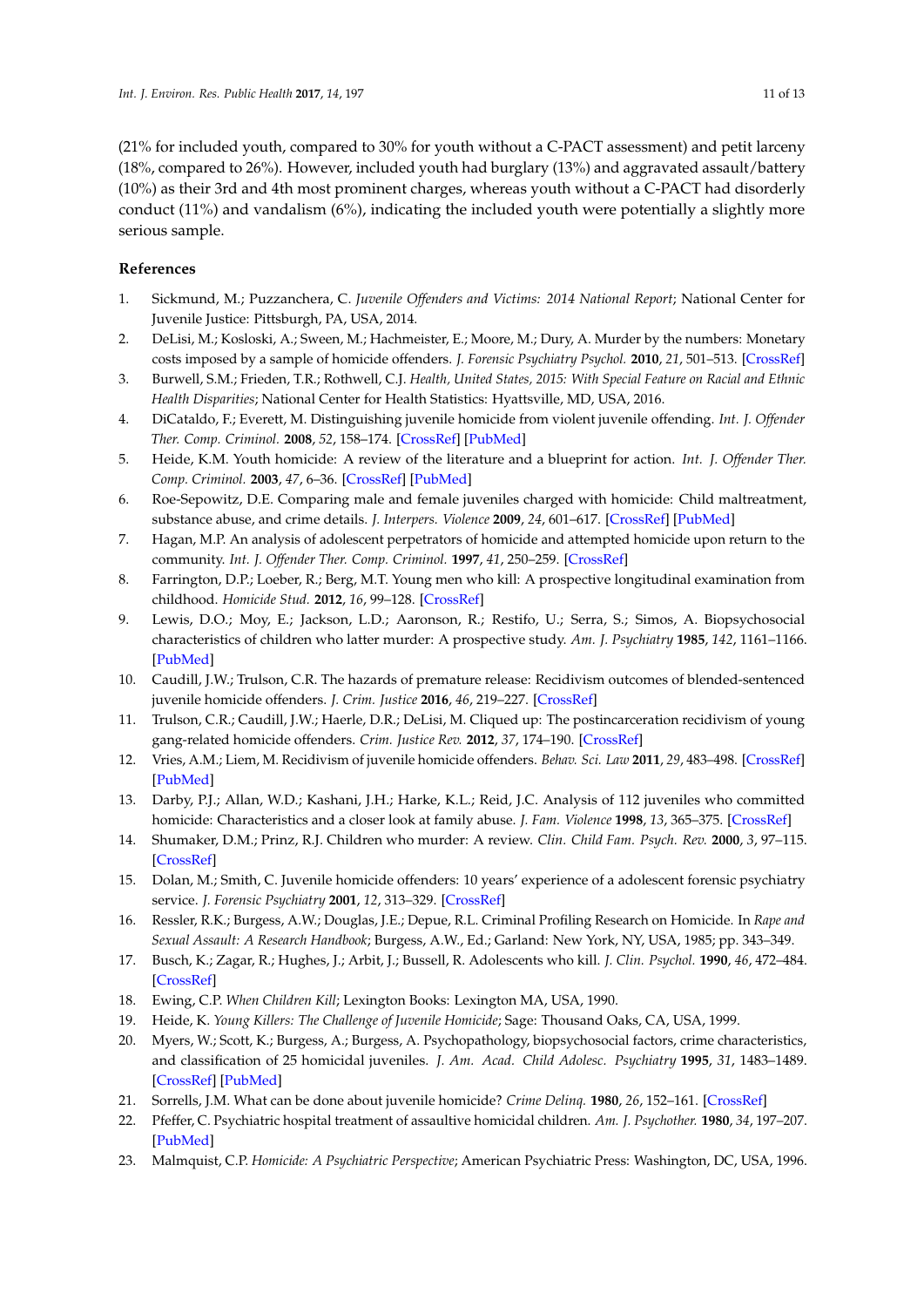- <span id="page-12-0"></span>24. Zagar, R.; Arbit, J.; Sylvies, R.; Busch, K.; Hughes, J.R. Homicide adolescents: A replication. *Psychol. Rep.* **1990**, *67*, 1235–1242. [\[CrossRef\]](http://dx.doi.org/10.2466/pr0.1990.67.3f.1235) [\[PubMed\]](http://www.ncbi.nlm.nih.gov/pubmed/2084749)
- <span id="page-12-1"></span>25. DeLisi, M.; Piquero, A.R.; Cardwell, S.M. The unpredictability of murder: Juvenile homicide in the Pathways to Desistance Study. *Youth Violence Juv. Justice* **2016**, *14*, 26–42. [\[CrossRef\]](http://dx.doi.org/10.1177/1541204014551805)
- <span id="page-12-2"></span>26. DeLisi, M.; Hochstetler, A.; Jones-Johnson, G.; Caudill, J.W.; Marquart, J.W. The road to murder: The enduring criminogenic effects of juvenile confinement among a sample of adult career criminals. *Youth Violence Juv. Justice* **2011**, *9*, 207–221. [\[CrossRef\]](http://dx.doi.org/10.1177/1541204010396107)
- <span id="page-12-3"></span>27. Gerard, F.J.; Jackson, V.; Chou, S.; Whitfield, K.C.; Browne, K.D. An exploration of the current knowledge on young people who kill: A systematic review. *Aggress. Violent Behav.* **2014**, *19*, 559–571. [\[CrossRef\]](http://dx.doi.org/10.1016/j.avb.2014.07.002)
- <span id="page-12-4"></span>28. Farrington, D.P.; Loeber, R. Early risk factors for convicted homicide offenders and homicide arrestees. In *Young Homicide Offenders and Victims: Risk Factors, Prediction, and Prevention from Childhood*; Loeber, R., Farrington, D.P., Eds.; Springer: New York, NY, USA, 2011; pp. 57–77.
- <span id="page-12-5"></span>29. Loeber, R.; Pardini, D.; Homish, D.L.; Wei, E.H.; Crawford, A.M.; Farrington, D.P.; Stouthamer-Loeber, M.; Creemers, J.; Koehler, S.A.; Rosenfeld, R. The prediction of violence and homicide in young men. *J. Consult. Clin. Psychol.* **2005**, *73*, 1074–1088. [\[CrossRef\]](http://dx.doi.org/10.1037/0022-006X.73.6.1074) [\[PubMed\]](http://www.ncbi.nlm.nih.gov/pubmed/16392981)
- <span id="page-12-6"></span>30. DeLisi, M.; Piquero, A.R. New frontiers in criminal careers research, 2001–2011: A state-of-the-art review. *J. Crim. Justice* **2011**, *39*, 289–301. [\[CrossRef\]](http://dx.doi.org/10.1016/j.jcrimjus.2011.05.001)
- 31. Loeber, R.; Farrington, D.P. *Serious & Violent Juvenile Offenders: Risk Factors and Successful Interventions*; Sage: Thousand Oaks, CA, USA, 1998.
- 32. Tolan, P.H. Implications of age of onset for delinquency risk identification. *J. Abnorm. Child Psychol.* **1987**, *15*, 47–65. [\[CrossRef\]](http://dx.doi.org/10.1007/BF00916465) [\[PubMed\]](http://www.ncbi.nlm.nih.gov/pubmed/3571739)
- <span id="page-12-7"></span>33. Tolan, P.H.; Thomas, P. The implications of age of onset for delinquency risk: II. Longitudinal data. *J. Abnorm. Child Psychol.* **1995**, *23*, 157–181. [\[CrossRef\]](http://dx.doi.org/10.1007/BF01447087) [\[PubMed\]](http://www.ncbi.nlm.nih.gov/pubmed/7642832)
- <span id="page-12-8"></span>34. Baglivio, M.T.; Jackowski, K.; Greenwald, M.A.; Howell, J.C. Serious, violent, and chronic juvenile offenders: A statewide analysis of prevalence and prediction of subsequent recidivism using risk and protective factors. *Criminol. Public Policy* **2014**, *13*, 83–116. [\[CrossRef\]](http://dx.doi.org/10.1111/1745-9133.12064)
- <span id="page-12-9"></span>35. Howell, J.C. *Preventing and Reducing Juvenile Delinquency: A Comprehensive Framework*; Sage: Thousand Oaks, CA, USA, 2009.
- 36. Krohn, M.D.; Thornberry, T.P.; Rivera, C.; Le Blanc, M. Later careers of very young offenders. In *Child Delinquents: Development, Intervention, and Service Needs*; Loeber, R., Farrington, D.P., Eds.; Sage: Thousand Oaks, CA, USA, 2001; pp. 67–94.
- 37. Loeber, R.; Farrington, D.P. Executive summary. In *Child Delinquents: Development, Intervention, and Service Needs*; Loeber, R., Farrington, D.P., Eds.; Sage: Thousand Oaks, CA, USA, 2001.
- <span id="page-12-10"></span>38. Loeber, R.; Farrington, D.P.; Petechuk, D. *Child Delinquency: Early Intervention and Prevention*; Child Delinquency Bulletin Series; Office of Juvenile Justice and Delinquency Prevention: Washington, DC, USA, 2003.
- <span id="page-12-11"></span>39. Snyder, H.N. Serious, violent, and chronic juvenile offenders: An assessment of the extent of and trends in officially recognized serious criminal behavior in a delinquent population. In *Serious & Violent Juvenile Offenders: Risk Factors and Successful Interventions*; Loeber, R., Farrington, D.P., Eds.; Sage: Thousand Oaks, CA, USA, 1998; pp. 428–444.
- <span id="page-12-12"></span>40. Loeber, R.; Farrington, D.P. *From Juvenile Delinquency to Adult Crime: Criminal Careers, Justice Policy, and Prevention*; Oxford University Press: New York, NY, USA, 2012.
- <span id="page-12-13"></span>41. Baglivio, M.T.; Jackowski, K. Examining the validity of a juvenile offending risk assessment instrument across gender and race/ethnicity. *Youth Violence Juv. Justice* **2013**, *11*, 26–43. [\[CrossRef\]](http://dx.doi.org/10.1177/1541204012440107)
- <span id="page-12-14"></span>42. Schwalbe, C.S. Risk assessment for juvenile justice: A meta-analysis. *Law Hum. Behav.* **2007**, *31*, 449–462. [\[CrossRef\]](http://dx.doi.org/10.1007/s10979-006-9071-7) [\[PubMed\]](http://www.ncbi.nlm.nih.gov/pubmed/17211688)
- <span id="page-12-15"></span>43. Baird, C.; Healy, T.; Johnson, K.; Bogie, A.; Dankert, E.W.; Scharenbroch, C. *A Comparison of Risk Assessment Instruments in Juvenile Justice 2013*; National Council on Crime and Delinquency: Madison, WI, USA, 2013.
- <span id="page-12-16"></span>44. King, G.; Zeng, L. Explaining rare events in international relations. *Int. Organ.* **2001**, *55*, 693–715. [\[CrossRef\]](http://dx.doi.org/10.1162/00208180152507597)
- <span id="page-12-17"></span>45. Piquero, A.R.; MacDonald, J.; Dobrin, A.; Daigle, L.E.; Cullen, F.T. Self-control, violent offending, and homicide victimization: Assessing the General Theory of Crime. *J. Quant. Criminol.* **2005**, *21*, 55–71. [\[CrossRef\]](http://dx.doi.org/10.1007/s10940-004-1787-2)
- <span id="page-12-18"></span>46. King, G.; Zeng, L. Logistic regression in rare events data. *Polit. Anal.* **2001**, *9*, 137–163. [\[CrossRef\]](http://dx.doi.org/10.1093/oxfordjournals.pan.a004868)